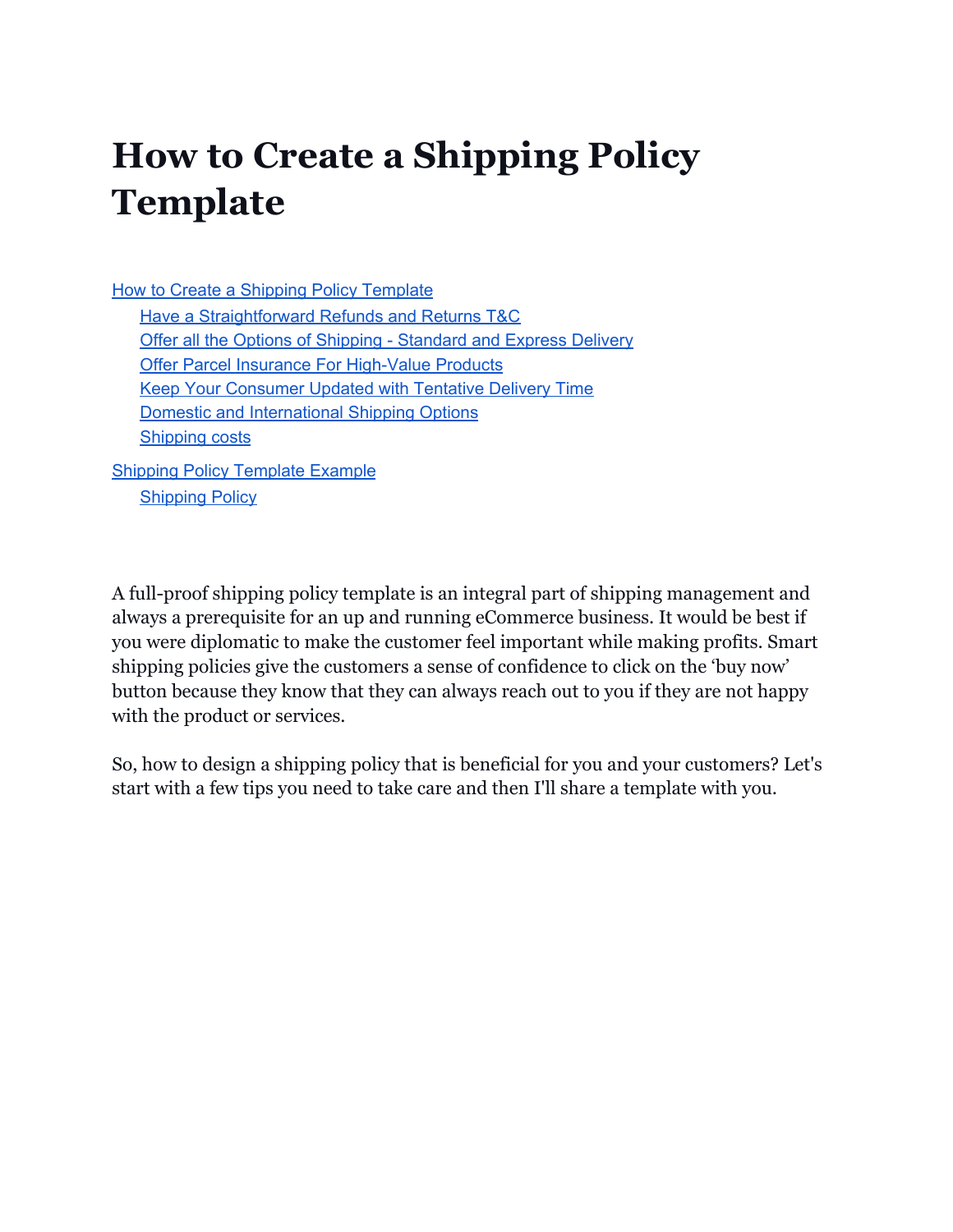

### <span id="page-1-0"></span>**Offer all the Options of Shipping - Standard and Express Delivery**

To survive in the rising competition with the giant marketplaces and their shipping prowess, you need to offer your consumers the fastest delivery. Some customers are then okay with the standard shipping, so you need to be ready for both types of customers to reduce the cart abandonment rate.

### <span id="page-1-1"></span>**Offer Parcel Insurance For High-Value Products**

Many consumers who buy costly and valuable products online opt for parcel insurance to cover the products from theft, damage, and loss. Consumers don't consider insurance cover for cheaper products. As a result, you should keep the parcel insurance optional. Partner with insurance companies to provide insurance to your customer's orders. This way, you also instill a sense of security in the buyers who are buying costly products.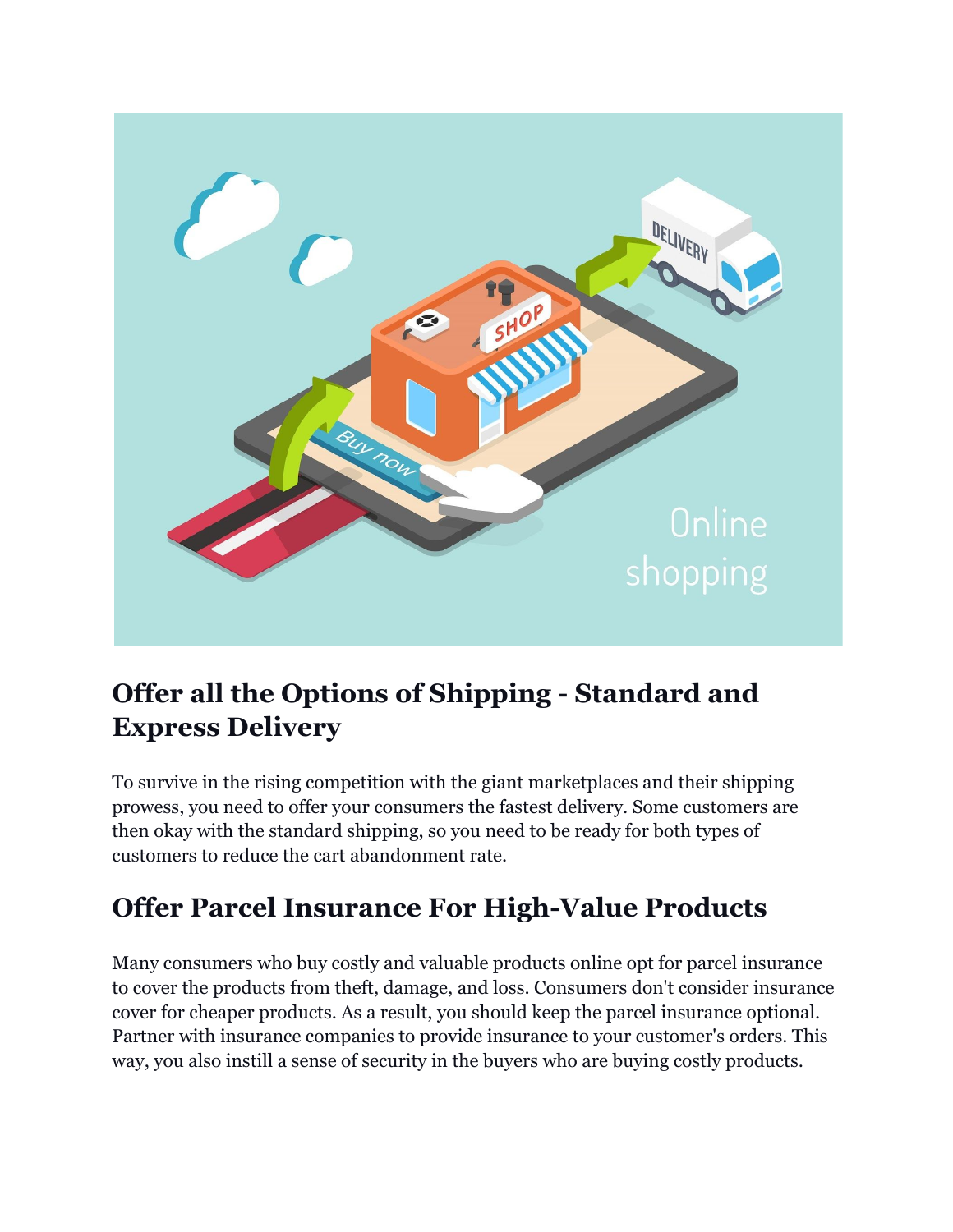### <span id="page-2-1"></span>**Keep Your Consumer Updated with Tentative Delivery Time**

Predicting delivery time is an impossible task. However, you can track the shipment and consequently provide a continuous update on the consumer's package's movement. Also, you can offer a tentative delivery date to give a rough idea to your customers. This will help your consumers to make the decisions.

Partner with good shipping carriers and logistics companies with GPS tracking devices and are in sync with modern-day technologies.

## <span id="page-2-2"></span>**Domestic and International Shipping Options**

Geographical expansion is something that every company aims for. So if you are looking forward to marketing your products internationally, then show the international and domestic shipping options. You can list down the places you ship and the tentative delivery time.

### <span id="page-2-3"></span>**Shipping costs**

According to a survey conducted by big commerce, 80% of consumers said they were influenced by the shipping cost and quicker delivery timelines. Ensure that your customer knows about all the charges that constitute the shipping cost. You can enlist the bills or if you are providing free shipping, then also mention it. Moreover, if there are any other hidden charges, you should inform the consumer about it before charging them.

### <span id="page-2-0"></span>**Have a Straightforward Refunds and Returns T&C**

Refunds and returns can be reduced but not avoided. Be very clear about your refund and return policies. Since refunds and returns are a tasking affair, you might think of devising systems that can be confusing, deceitful, or unclear. However, you will only create a loop that would put you in a tough spot, with consumers getting angry and unsatisfied. Therefore, be very transparent in your refund and return policies and cost of returns to keep your consumers happy and gain their trust.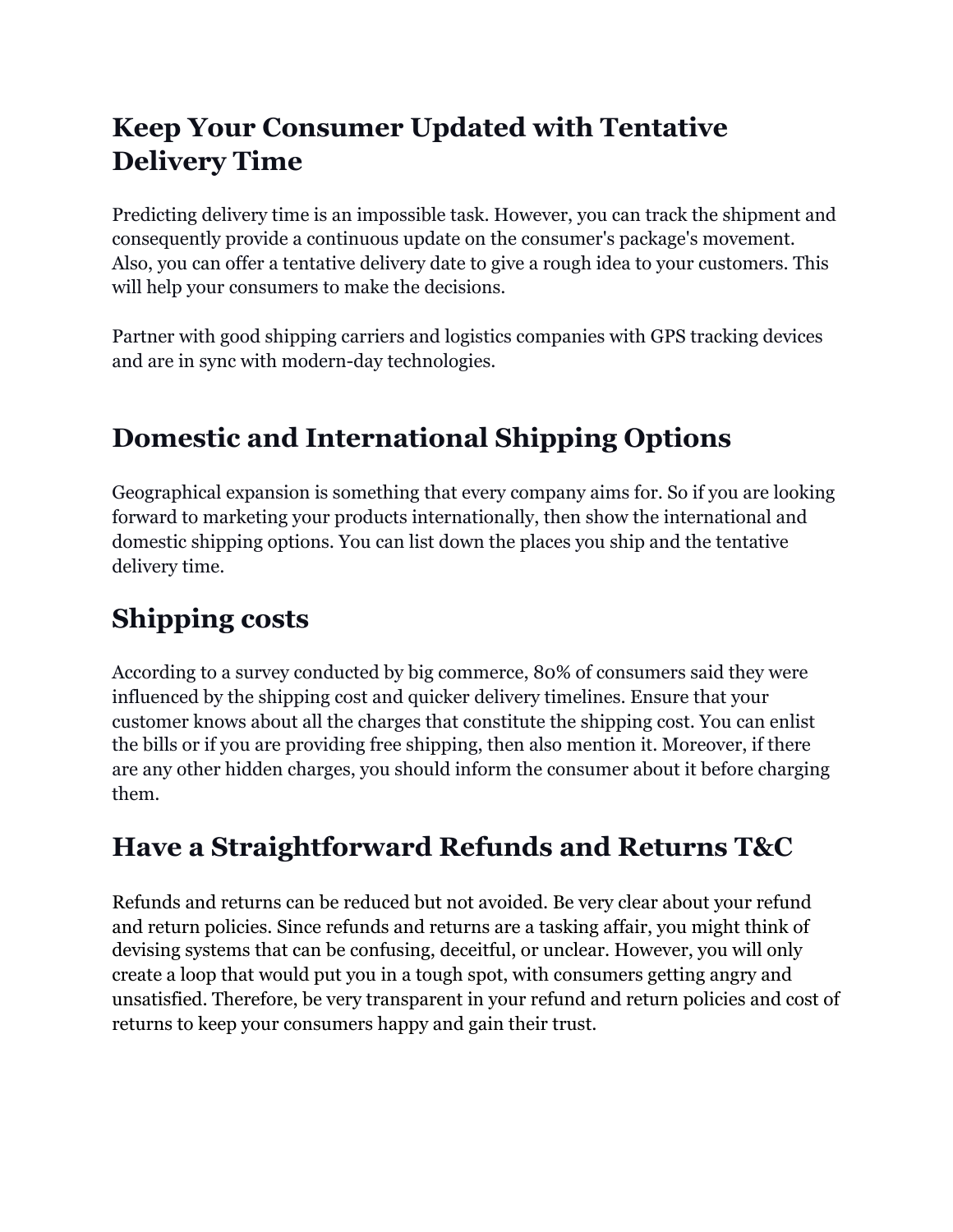# <span id="page-3-0"></span>**Shipping Policy Template Example**

## *Shipping Policy*

<span id="page-3-1"></span>*Thank you for visiting and shopping with us. Below are the terms and conditions of our Shipping Policy.*

#### *Shipment processing time*

- *● We take X-X business days to process the orders.*
- *● Shipping and delivery of orders are not active on weekends and holidays.*
- *● In holiday seasons or high inflow of orders, there is a possibility of the orders getting delayed. We will notify you accordingly via email or phone, or text and keep you updated in case of delays. Please bear with us in those critical circumstances.*

#### *Shipping rates & delivery estimates*

*Shipping charges will be decided and notified to you at the time of checkout.*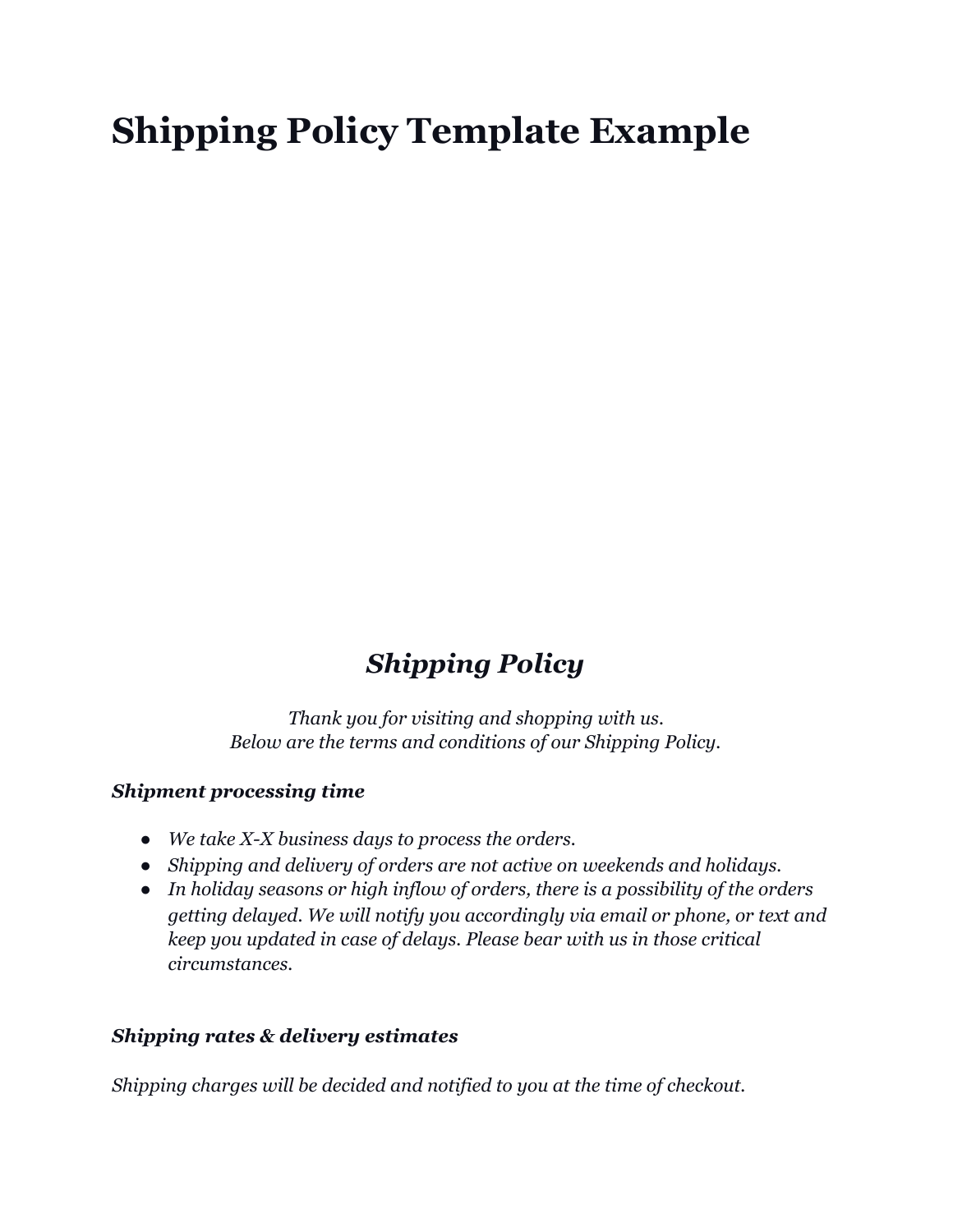| <b>Shipping Method</b>            | <b>Estimated Delivery Time</b> | <b>Shipment Cost</b>                                                                                         |
|-----------------------------------|--------------------------------|--------------------------------------------------------------------------------------------------------------|
| Carrier name Standard<br>delivery | X-X business days              | <b>Free</b>                                                                                                  |
| Carrier name 2 days<br>shipping   | 2 business days                | $\frac{1}{2}X$<br>You can decide the amount<br>according to your<br>expenses                                 |
| Carrier name Overnight            | 1-2 business days              | $\, \raisebox{12pt}{$\scriptstyle \circ$}\, X$<br>You can decide the amount<br>according to your<br>expenses |

*\*Overnight delivery is only provided to the orders from within the United States. \*Delivery delays can occasionally occur.*

#### *Shipment to P.O. boxes or APO/FPO Addresses*

*Website Name provides shipments to delivery addresses within the U.S., U.S. Territories, and APO/FPO/DPO addresses.*

*Update this section if you do not ship to P.O. boxes or APO/FPO addresses or provide international shipments. Include the name of the countries you ship to.*

#### *Shipment confirmation & Order tracking*

*Once we ship your orders, we will send you a confirmation email that will enclose all the order details, tracking id, and the link; with the help, you can track your order.*

#### *Customs, Duties, and Taxes*